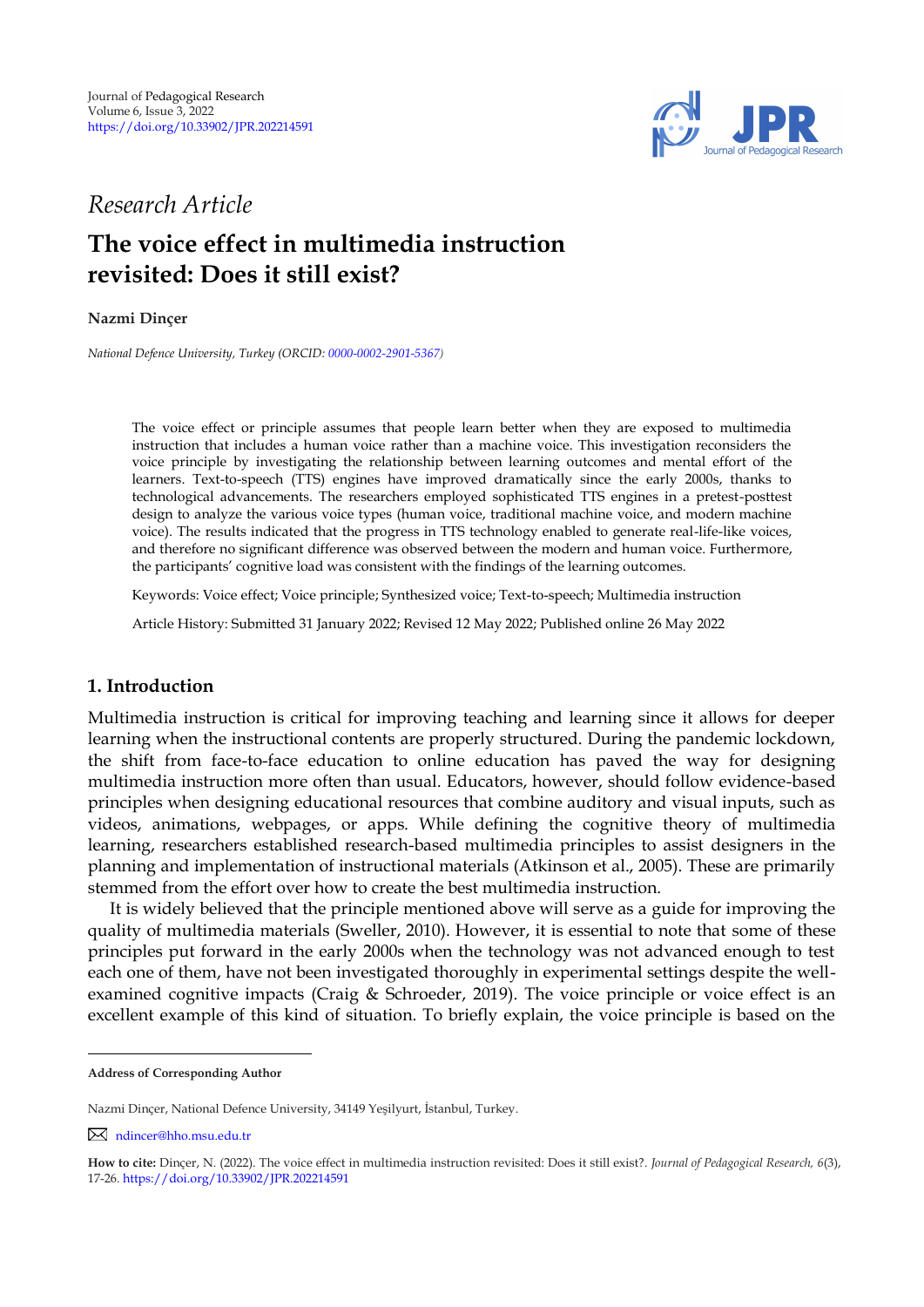premise that people learn better when the natural human voice is used rather than synthetic computer-generated voices (Mayer, 2014). The voice principle implies that the human voice is the natural and socially appealing one for people. It is widely claimed that the integration of synthetic voices into educational contexts impedes comprehension and raises the cognitive load of the learners. In line with this claim, five experiments were conducted by Mayer (2020) over different studies in which there were comparisons between machine voice and human voice (Atkinson et al., 2005; Mayer et al., 2003; Mayer & DaPra, 2012). The results of these studies show that human voice is much better than synthetic voice. In addition, it was found that human voice had positive effects on retention scores and near and far transfer scores. Mayer et al. (2003), for example, showed students a 140-second narrated video of lightning formation that included spoken words. A non-personalized Russian accent speaker (unappealing and uninteresting) and a standard accent voice type were also available. Students who were exposed to the standard voice type scored higher than those who were exposed to the Russian accented voice type in the following transfer test, leading to the conclusion that human voice with distractive characteristics could be harmful to people because it reduces the learner's social stimuli. This exploration created an opportunity and motivation for other research investigations to establish precise conclusions about multimedia instruction.

#### Table 1

*The research studies supporting the voice principle.*

| Research                                                      | Topic       | Effect size |
|---------------------------------------------------------------|-------------|-------------|
| Social cues in multimedia learning: Role of speaker's voice   | Lightning   | 0.90, 0.79  |
| (Mayer et al., 2003) (Expt. 1 and 2)                          |             |             |
| Fostering social agency in multimedia learning                | Mathematics | 0.69, 0.78  |
| (Atkinson et al., 2005) (Expt. 1 and 2)                       |             |             |
| An embodiment effect in computer-based learning with animated | Solar cells | 0.63        |
| pedagogical agents (Mayer & DaPra, 2012)                      |             |             |

The technology used to generate machine voice in these studies, however, was extremely different from the one currently available (Craig & Schroeder, 2017). The developing software engineering enables educators to make use of higher quality machine synthetic voices through text-to-speech engines. Recently, sophisticated speech engines such as Neospeech, Microsoft, and Google have been offering lifelike speech synthesis closed to natural human voice and predominantly cannot be distinguished. They are presently getting more common and often used while developing educational materials. Lately, the issue of voice effect in multimedia instruction was reconsidered through the incorporation of advanced technology (Craig & Schroeder, 2017; Craig et al., 2019; Davis et al., 2019). In these experiments, the investigators made comparisons among human voice, lower quality machine voice, and higher quality machine voice. Results of the study conducted by Craig and Schroeder (2017) demonstrated that the score of people exposed to modern computer voice was significantly better than those exposed to the human voice and traditional computer voice. The authors suggest that the voice effect or voice principle may not exist anymore as it was in the past. The reason for this claim is chiefly based on the improvement of text-to-speech technology that performs as well as the natural human voice. In a more recent study conducted by Craig et al. (2019), the trust ratings of people were the highest when the human voice was used, while the scores did not differ significantly among the groups. Furthermore, Davis et al. (2019) suggest that categorizing the voice type as human or computer may not be enough to understand the dynamics behind the voice effect despite the findings indicating that modern computer voice is as effective as a human voice. In this respect, while replicating the previous studies examining the different voice types, they also investigated the effects of strong and weak prosodic voices on people. The results showed that the human weak prosodic voice performed higher compared to the modern computer voice while the human strong prosodic voice scored lower against advanced machine voice. Therefore, the recent studies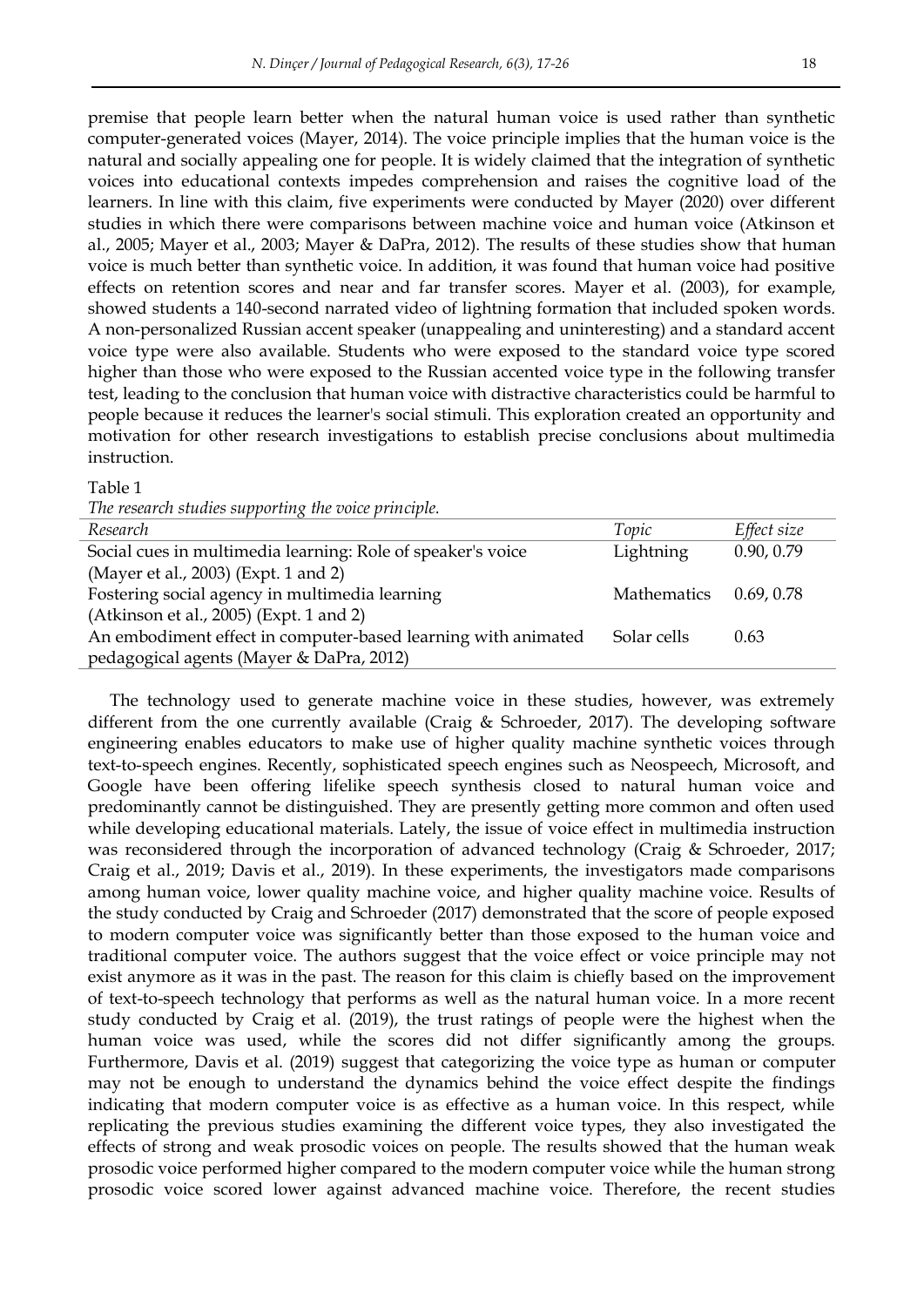contradict the voice effect phenomenon emerging in the early 2000s. But there is not enough evidence to support the idea that there is no more voice effect. In order to find out whether the modern machine voice performs as well as a human voice, there should be further studies conducted in experimental settings with a different group of participants and multimedia materials.

Two theoretical perspectives are prominent to provide explanations to the claim that machine voice might be less effective than a human voice. Researchers considering the cognitive load (Paas & Sweller, 2014) propose that synthetic voices bring about extraneous cognitive load and decrease the usable cognitive capacity to incorporate the new information with the available knowledge. Furthermore, theorists considering social agency (Atkinson et al., 2005) suggest that human voice could be identified quickly due to social interaction and familiarity, and in this way, active learning occurs. In this section. The above-mentioned theories have been discussed and examined briefly by reviewing relevant studies which have focused on the voice effect.

#### **1.1. Cognitive Load Theory**

The ultimate purpose of cognitive load theory is to improve learning higher cognitive tasks by transforming scientific knowledge into cognitive structures in an ordered manner (Paas et al., 2003; Sweller et al., 2011). According to cognitive load theorists, a cognitive architecture of a human being is divided into three parts: a limited working memory, a limitless long-term memory, and schemas that work to organize in long-term memory (Sweller, 2011). While receiving new information, three types of cognitive load are invested in applying mental effort. First, extraneous cognitive load is described as an additional burden on the brain since the design and application of materials may not be appropriate or pedagogically well planned (Paas et al., 2003). In this respect, it is believed that people need to devote more cognitive effort when learning with machine voice or voice in poor quality rather than the human voice and, thus, impeding the learning process (Sweller et al., 1998). Recent studies, however, have been contradicting this claim through the integration of advanced text-to-speech engines. Second, intrinsic cognitive load stems from the complexity of the instructional materials (Van Merriënboer & Sweller, 2005). If the learning process is well designed for students' age, needs and level, intrinsic cognitive load is expected to be low. A task with many unknowns, on the other hand, demands a higher intrinsic cognitive load. Third, germane cognitive load is defined as the use of cognitive resources for productive purposes. There is somehow complex interaction between cognitive load and mental processing as working memory has limited processing, but the additional cognitive load is required for intrinsic and extraneous types, which implies the dependent on particular variables (Leppink & Heuvel, 2015).

The component of voice is a crucial attribute in theories investigating cognitive load. Based on the assumptions of cognitive load theory, human brain receive instruction in two different channels as verbal and visual before information processing initiates, and the capacity is relatively limited. Therefore, synthetic machine generated voice types might increase the extraneous cognitive load of those who were exposed to multimedia instruction or engaged in a multimedia material as it appeals uninterested and distracting without sufficient social cues (Wouters et al., 2008). This concern, however, has been believed to be eliminated in the last ten years with the advanced voice engines. The study by Mayer and DaPra (2012), finding no significant differences between modern voice types generated through new voice engines and a recorded human voice, constituted preliminary evidence that synthetic machine voices are no longer influential in the use of capacity for the extraneous cognitive load. Similarly, Another study by Craig and Schroeder (2017) denoting no significant difference between modern machine voice, traditional machine voice and a recorded human voice, showed that the voice types might not diminish or raise the cognitive capacity by forming extraneous load in the information processing. Davis et al. (2019), on the other hand, emphasizes that cognitive load should be investigated within three distinct components as intrinsic cognitive load, germane cognitive load, and extraneous cognitive load in order to see the full picture regarding the relationship between voice types and cognitive load.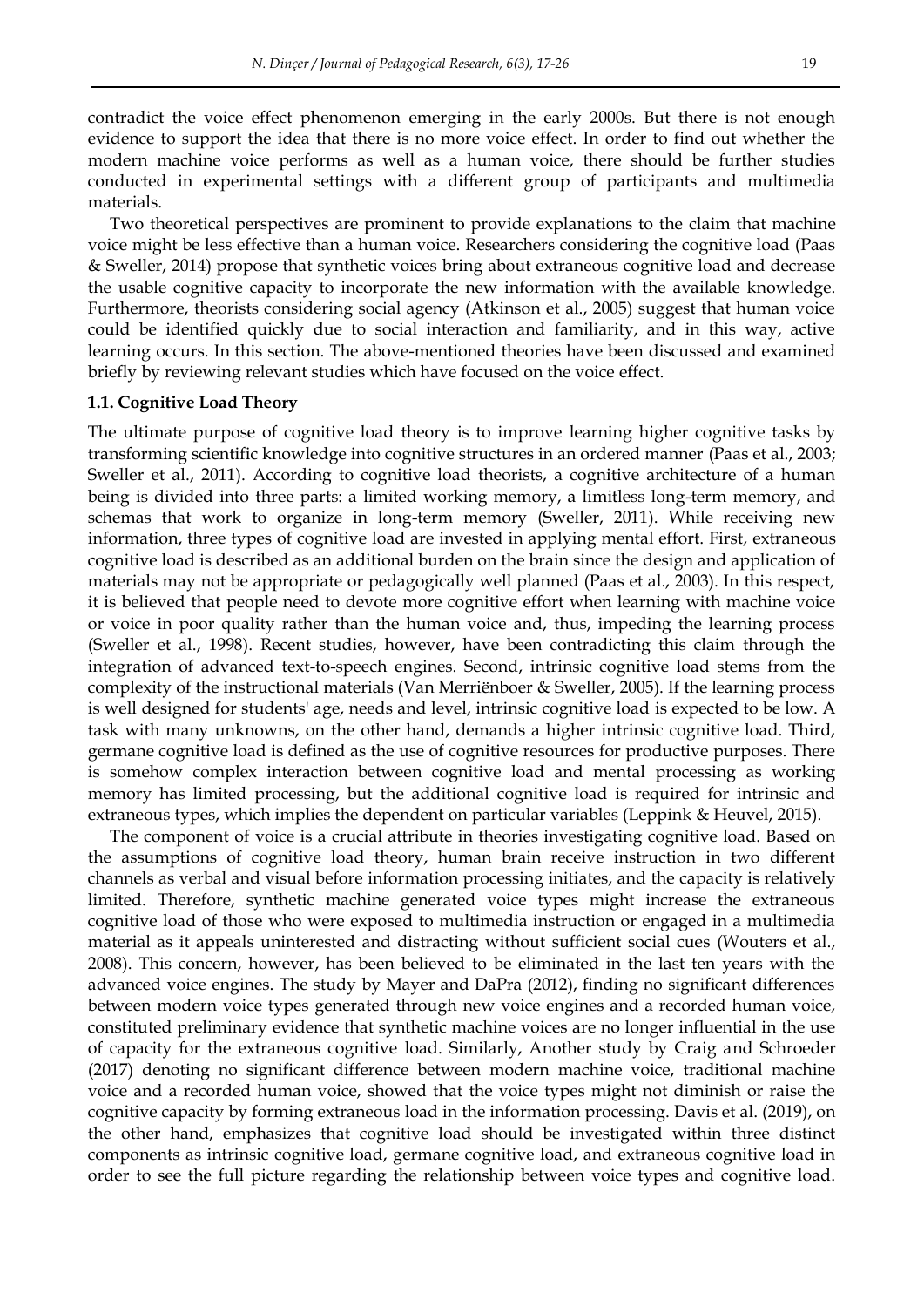They found no significant difference between intrinsic and extraneous cognitive load in human strong-prosodic voice, human weak prosodic voice and modern machine synthesized voice while germane cognitive load was higher than modern machine synthesized voice in human weak prosodic voice type.

#### **1.2 Social Agency Theory**

Learning is defined as a social activity (Bandura, 1969) and thus, integrating social elements into multimedia could promote deeper learning (Richards & Dignum, 2019). Pedagogical agents are usually utilized to augment the learning environment as a sign of social cues (Wang et al., 2018). Designing the learning task with agents, adding recorded human voice for narration in multimedia materials, bring about familiar experience as talking to a human (Mayer et al., 2003). Voice effect implies that when preparing animation or videos, a human voice should be preferred instead of a synthetic voice. For instance, Atkinson et al. (2005) set forth that employing videos designed with a virtual human using a human voice performs better compared to the agent with machine voice. In brief, social agency theory is based on the premise that using social cues in multimedia learning improves the quality of education and increases retention (Dinçer & Doğanay, 2017). Despite recent research indicating pedagogical agents not liked by learners impede learning (Domagk, 2010), it is widely admitted that the use of PAs facilitates authentic learning experience and supports real-life like education with the growth of artificial intelligence (Johnson & Lester, 2018; Kim & Baylor, 2019).

Social agency theory is a collection of ideas that explain how social factors influence multimedia learning (Linek et al., 2010). Firstly, cues including voice or image of presenters integrated into a multimedia lesson might act as a social stimuli. In particular, the degree to which cues convey social notions can vary; for example, it has been found that a machine-synthesized voice does not carry the same degree of social cues as the human voice (Mayer et al., 2003). In a recent study, Liew et al. (2020) found that voice enthusiasm is a factor to influence the amount of social cues rather than mere differentiation between human or non-human voice types. While enthusiastic voice has shown that the enthusiastic voice prompted more affective social ratings, the calm voice led to a higher germane load. Additionaly, the embedded social elements raises the impression that multimedia instruction involves social communication instead of one-way passive lecturing. This could prompt learners to exert the same effort as interacting with human. In this regard, Nass and Brave (2005) highlight that as the number of social cues increases in media, people are more liable to respond socially. Furthermore, the embedded social cues in media are believed to promote seamless and meaningful message to audience (Grice, 1975). Last, learners exert more effort to comprehend the content with the integrated social elements and accordingly lead to beter retention and transfer performance (Lawson & Mayer, 2021).

Concerning gender issue in voice, Linek et al. (2010) demonstrated that the female voice was more successful at gathering learners' attention and retention socres compared to the male voice. The social ratings of the female voice, additionally, was found to be more assertive and appealing.

In terms of the voice accent, a study on Russian language by Ahn (2010) showed that learners' thoughts, values and experiences are influential in their favorable voice accents. This, also, impacted their preferences on what types of accents work socially better and capture their attention. In the same vein, a more recent study by Rey and Steib (2013) illustrated that learners are more engaged in a multimedia message when exposed to the dialects which they are familiar with the characteristics of. They conclude that the sense of familiarity emerging out of the dialect that resembles the listeners social attributes might carry social cues to learners.

In short, when the above-mentioned studies are taken into consideration, it could be said that the advancement in text-to-speech engines might refute the argument that the human voice is the best of all. The studies using the modern machine voice, however, is quite limited due to the paucity of research that explore voice effect in different multimedia settings (Liew et al., 2020). This study,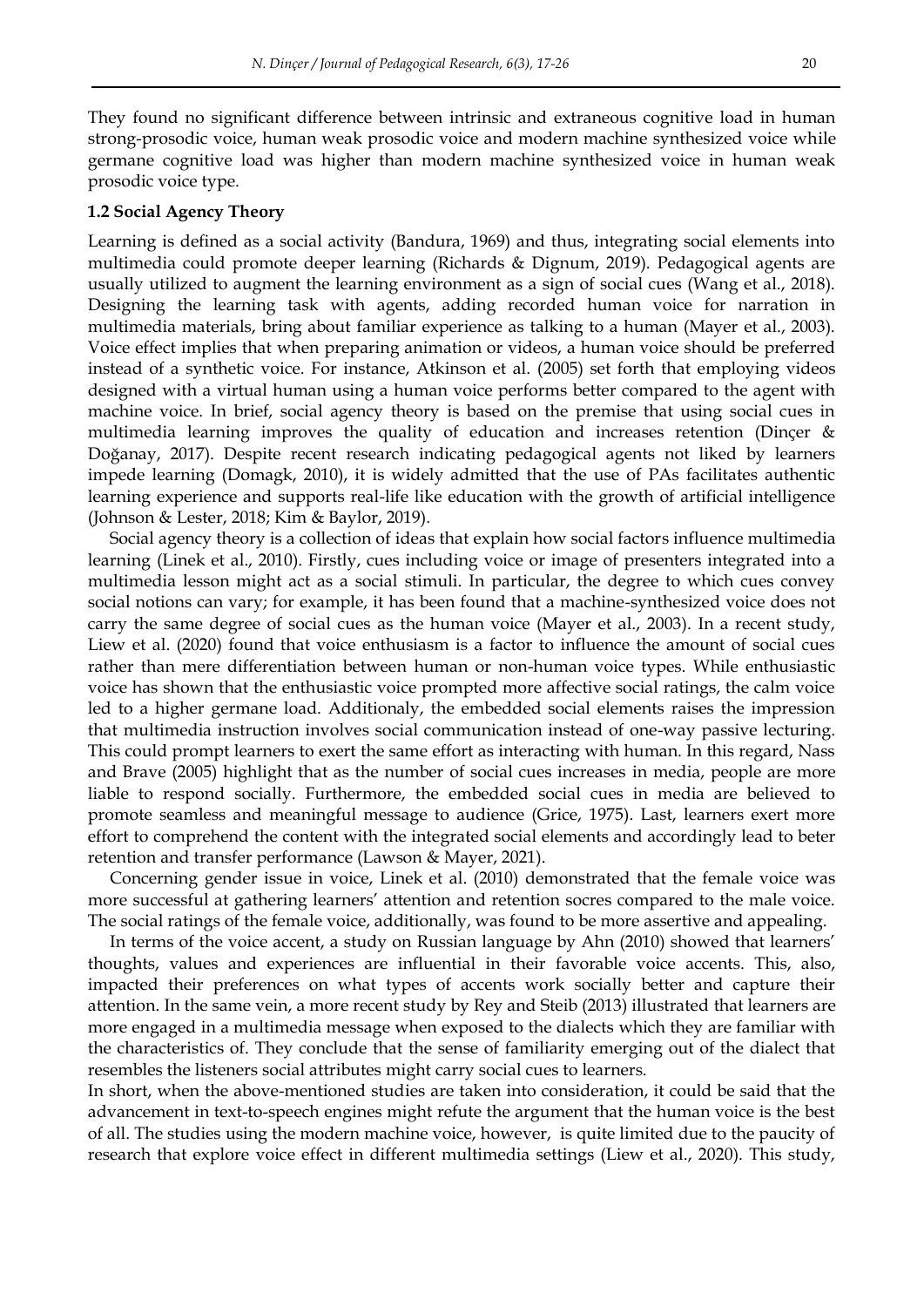thus, attempts to reconsider the issue of voice effect by implementing both modern and traditional machine voices against human voices. In this study, we examine the following research questions:

RQ 1) To what extent does voice type integrated into multimedia instruction impact learning outcomes?

RQ 2) To what extent does the voice type integrated into the multimedia instruction impact cognitive load?

## **2. Method**

In the current study, a pretest-posttest research design was employed with a convenience sample of 51 undergraduate students. Three different groups  $(n = 15, n = 17, n = 19$  accordingly) participated in the study voluntarily. The students were the 3<sup>rd</sup> Grade male students studying engineering in a state university in Eastern Europe. The age range was 20 to 23. Participants viewed the video presentation using a traditional text to speech engine  $(n = 15)$ , a modern text-tospeech engine ( $n = 17$ ) and human voice ( $n = 19$ ).

## **2.1. Learning Materials**

The multimedia material adapted from YouTube is a 4-minute video about collision avoidance precautions in aviation. This content involves a 670-word passage. The video is redesigned with different voice types through text-to-speech engines as modern and traditional to present in classes. In this stage, it was important to keep the temporal contiguity of the video in order to organize the speech and the presentation at the same time in harmony. In addition, there was no inflection or wavy production during the narration. The modern text-to-speech software was Microsoft Azure, and the voice was *Guy* while Google Cloud Speech Synthesis was preferred for the classic type and the name of voice was *US-Standard-B*. Lastly, a male human voice was already in the video selected for the presentation. The original video was in standard American English, and thus the same accent was implemented for other voice conditions.

## Figure 1



## *Screenshot of the video used in this study*

## **2.2. Instruments**

## *2.2.1. Pretest-posttest measure*

The same test was used before and after the treatment. A general knowledge test regarding collision avoidance precautions was used as pre-and post-test measures. The test includes 10 items multiple-choice questionnaire. An example question is: "Which one is the first way when a threat is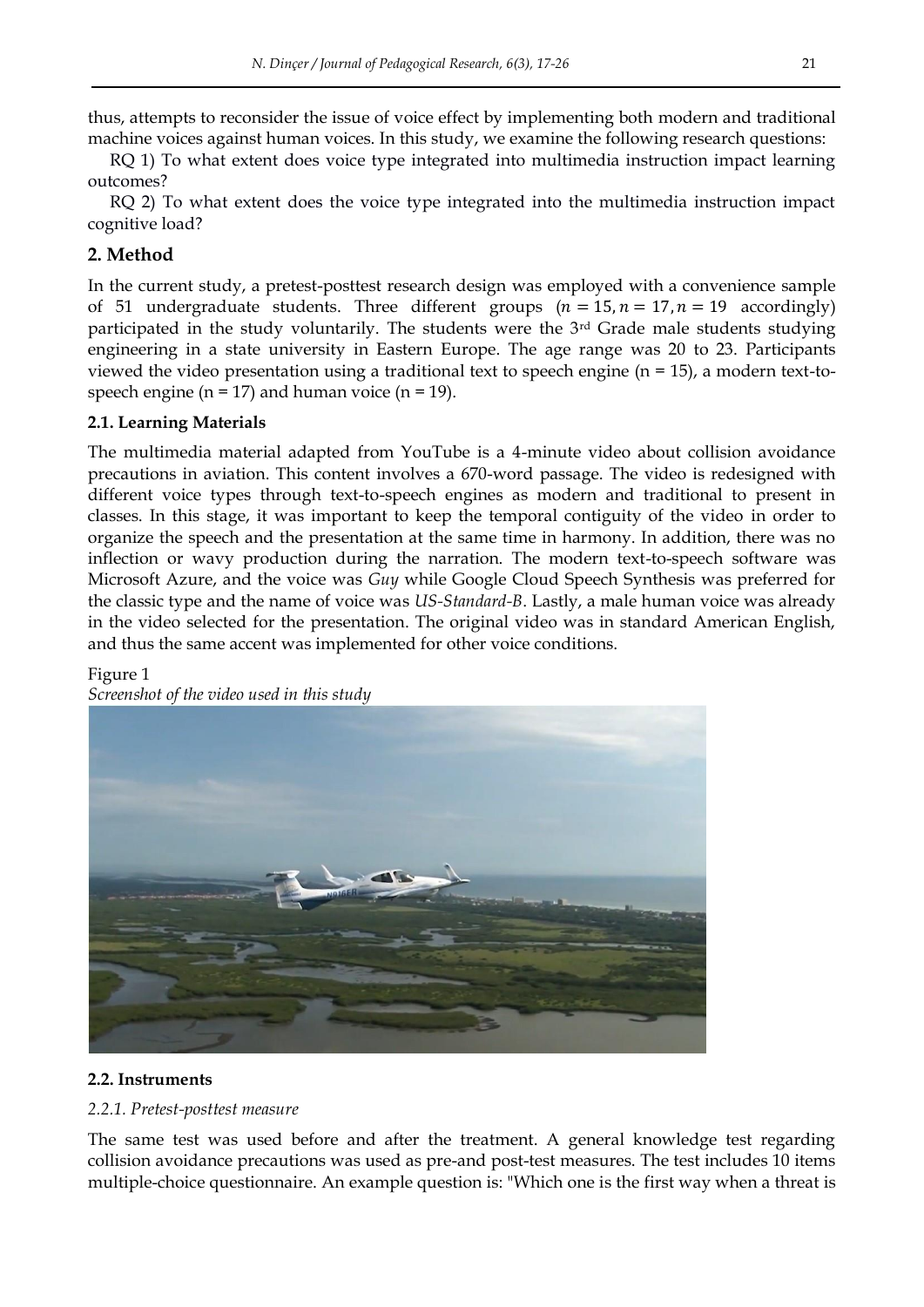discovered?". The answers were given as peripheral vision, contact with air traffic control, movement, using short. Participants received 10 points for each question and 100 points for the whole test.

#### *2.2.2. Cognitive load measure*

The subjective mental effort scale developed by Paas (1992) was employed as a measure of students' cognitive load. The scale contains only one item and 9-point answers ranging from very, very low effort (1) to very very high effort (9). The item is: "In studying the preceding video, I invested." It was applied at the end of the learning phase. The scale is one of the most frequently implemented scales in order to measure mental effort (Paas et al., 2003), and the coefficient reliability is found .90 (Paas, 1992).

#### *2.2.3. Procedure*

The flow of the procedure was the same for all groups. First, participants were provided a pre-test about the content of the video to understand to what extent they have knowledge about the target topic. They have then watched the video lasting for 4-minute. It was followed by the post-test. Then, the mental effort question was given as the final assessment.

## **3. Results**

Table 1

Prior to utilizing inferential statistics, a Levene's test was implemented to ensure that the data complies with the standards of homogeneity. The results showed that no heterogeneity was found with the data at  $F(2,47) = 1,80$ ,  $p = 0,177$ . Therefore, the data was suitable for inferential statistics.

| THE RIGHT CONTRACT DECIMBIONS OF I TO TEST WHAT TOOP TEST SECTION |    |          |        |    |           |        |  |
|-------------------------------------------------------------------|----|----------|--------|----|-----------|--------|--|
| Voice Condition                                                   |    | Pre-Test |        |    | Post-Test |        |  |
|                                                                   |    | Mean     | SD     | N  | Mean      | SD     |  |
| Traditional                                                       | 15 | 26.00    | 9.103  | 15 | 42.67     | 10.998 |  |
| Modern                                                            | 17 | 23.53    | 11.147 |    | 54.12     | 12.776 |  |
| Human                                                             | 18 | 25.00    | 14.653 | 18 | 60.56     | 8.726  |  |

*Means and Standard Deviations of Pre-Test and Post-Test Scores*

## **3.1. Learning Outcomes**

Analysis of variance (ANOVA) tests were conducted to explore the participants' learning outcomes and to find out whether there were any differences between groups. Table 1 illustrates the means and standard deviations of pre- and post-test scores of learning outcomes. While there was not a significant difference in the pre-test, ANOVA tests revealed a statistically significant difference among groups in the post-test (F(2,47) = 11.12, *p* = .00). In addition, a Tukey post hoc test revealed that participants' scores were statistically significantly higher scores with a large effect size after viewing the video with the human voice (m = 60.56,  $p = .00$ , d = 0.90) and the modern machine voice (m = 54.12,  $p = .013$ ,  $d = 0.75$ ) compared to the traditional machine voice  $(m = 42.67)$ . Last but not least, no statistically significant difference were found between the human voice and modern machine voice (*p* = .200)

## **3.2. Cognitive Load**

ANOVAs were performed on the cognitive load to analyze how different voices influence the mental effort of the participants after the treatment. Table 2 shows the means and standard deviations of cognitive load scores. ANOVA results indicated that there was a significant difference among the groups (F(2.47 = 3.71,  $p = .032$ ). A Tukey post hoc test revealed that participants learning through a video embedded with a traditional text-to-speech generated voice invested in significantly higher effort compared to human voice (m = 5.39, *p*=.40), but there was not a significant difference observed between traditional and modern machine voices (*p* = 0.75). In addition, the difference between human and modern voices did not differ remarkably ( $p = 0.964$ ).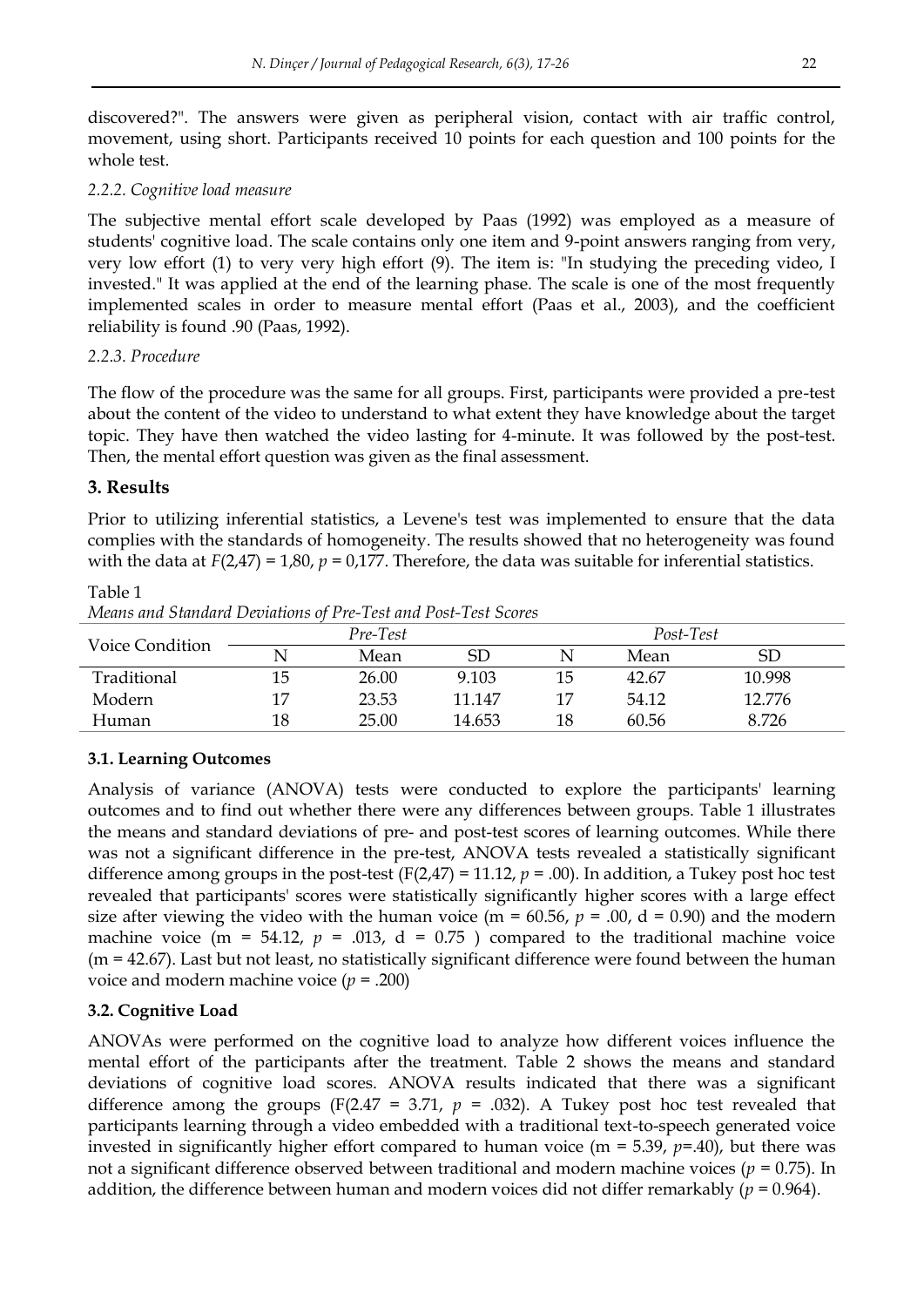| <i>IVIearis and Standard Deviations of Cognitive Load Scores</i> |    |      |      |  |  |  |
|------------------------------------------------------------------|----|------|------|--|--|--|
| <i>Voice Condition</i>                                           |    | Mean |      |  |  |  |
| Traditional                                                      | 15 | 6.80 | 1.42 |  |  |  |
| Modern                                                           |    | 5.53 | 1.90 |  |  |  |
| Human                                                            | 18 | 5.39 | 1.42 |  |  |  |

Table 2 *Means and Standard Deviations of Cognitive Load Scores*

#### **4. Discussion**

The current study examined the impact of the voice condition integrated into the multimedia instruction on the participants' learning outcomes and reported mental effort. The findings suggest that the effect of machine voice depends on the type of technology used to generate the voice. While statistically significant differences were observed on learning outcomes between traditional computer-synthesized voice and human voice, the results did not differ remarkably between modern computer-synthesized voice and a human voice. Those receiving the instruction with a human voice condition could not perform better than those in the modern voice condition.

The results are somewhat contradictory to the findings of Atkinson et al. (2005), Mayer et al. (2003), Mayer (2014), which claim that the human voice outperformed synthesized voices with regard to learning measures. These studies have also explained the advantage of the human voice by putting forward that the machine voice requires more effort to comprehend and thus decreases the amount of capacity for cognitive processing. While the conventional voice condition supports theis claim, the modern voice did not yield the same results. Moreover, the results are in accordance with previous research that suggests the voice effect or voice principle phenomena may no longer exist in the modern voice (Craig & Schroeder, 2017, 2019; Mayer & DaPra, 2012).

Virtual humans are used in multimedia learning to introduce social affordances (Mayer et al., 2003). As a result, one of the aspects determining social presence and retention achievement is the voice of a virtual human. The social agency theory and its effects on the voice effect are supported by this argument. Furthermore, productive learning performance is a strong predictor of socially designed material (Lawson & Mayer, 2021). Unlike the studies conducted in the early 2000s, the advancement of text-to-speech engines allowed to generate human-like voice which is hard to distinguish. The improved voice quality in text-to-speech engines prompted learners to view a multimediage message as socially more. The data is also consistent with the social influence model (Blascovich, 2002) in that the social elements could be increased when the advancement of technology rises and accordingly this influences students' retention and transfer performance. At this point, additional research might be needed to understand the attributes that are influential in a sense of social familiarty with the voice types. Furthermore, it is noteworthy to see that while previous studies involve visually represented virtual human (Craig & Schroeder, 2017; Mayer & DaPra, 2012), the current study provides consistent results in multimedia presentation without the physical appearance of a virtual human.

Voice appears to have a remarkable influence on the cognitive load of the participants (Akker & Cutler, 2003; Mayer, 2020) since the prosodic characteristics of the human voice could carry lexical, discourse and syntactic knowledge (Cutler et al., 1997). The cognitive load measures revealed significant differences between the traditional voice type and human voice. However, there was not a significant difference observed between the modern voice and human voice, which also verifies the explicit correlation between the cognitive load and learning outcomes. The premise that computer-synthesized voice could raise the cognitive load and leave little room for information processing is not promoted in this study with modern synthetic voice (Wouters et al., 2008). When participants invested more extraneous effort, there was less achievement. The modern voice condition, however, does not demand as much extraneous cognitive load as the traditional voice. This supports the argument that the quality of voice has a major effect on the cognitive load (Davis et al., 2019).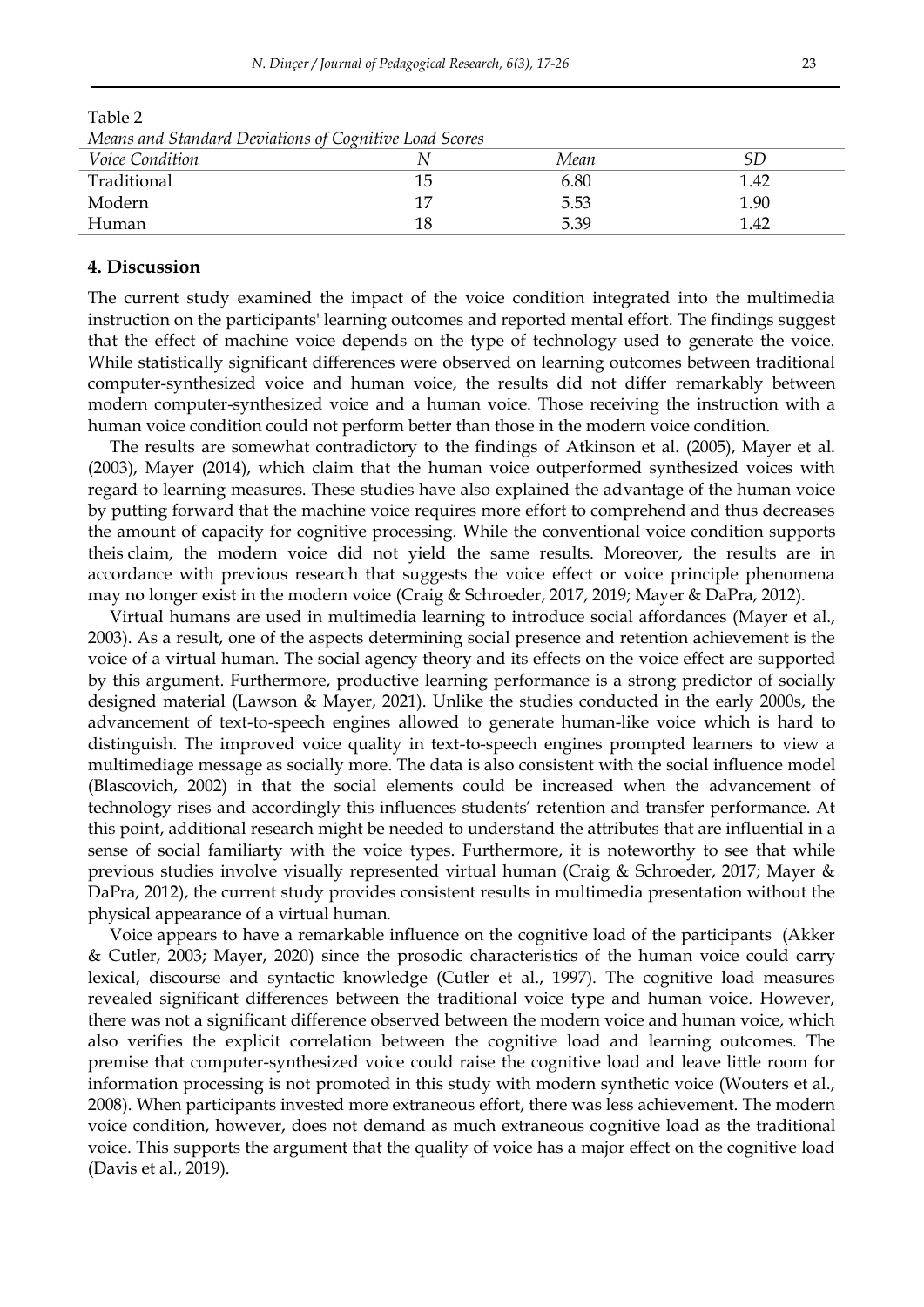#### **5. Limitation**

The first potential concern of importance to the current study is the length of the multimedia video (4 minutes). Further studies might extend the time of videos to understand whether the time is an important factor. In addition, it could be beneficial to include a variety of videos on different subjects and accents. Another point is the level of the video. Although participants were capable of performing abilities in B1 level English Proficiency, the video was slightly above their capacity, which could be understood from the average post-test scores despite the significant improvement in each group. Another concern could be the sample size of the participants. The number of students in each group might not be sufficient enough to draw general implications for the field.

The other concern is the subjective scale used to determine the mental effort of the participants. Despite the satisfactory outcomes, there have always been questions whether subjective scales are precise enough to identify cognitive load compared to objective scales such as electroglottograph (EGG). Thus, it would be better for further studies to benefit from both subjective and objective scales.

#### **6. Conclusion**

The research sought to examine the voice principle with three different voice conditions and the relationship between the voice conditions and mental effort. The widely agreed assumption that the human voice provides much better narration in multimedia instruction than machine voice in terms of social influence, learning measures, and mental effort (Mayer, 2014) is rejected by the findings of the current study. In this respect, the study contributed to the literature by supporting recent studies (Craig & Schroeder, 2017; Davis et al., 2019), indicating that the so-called voice effect phenomenon might no longer occur due to the fact that technological improvement has aroused questions to the statements of early 2000s. The advanced text-to-speech engines and agent technologies have helped designers to generate real life-like materials for educational purposes.

**Funding:** No funding source is reported for this study.

**Declaration of interest:** No conflict of interest is declared by author.

#### **References**

- Ahn, J. (2010). *The effect of accents on cognitive load and achievement: The relationship between students' accent perception and accented voice instructions in students' achievement* [Unpublished doctoral dissertation]. Ohio University, USA.
- Akker, E., & Cutler, A. (2003). Prosodic cues to semantic structure in native and nonnative listening. *Bilingualism: Language and Cognition*, *6*(2), 81-96.<https://doi.org/10.1017/S1366728903001056>
- Atkinson, R. K., Mayer, R. E., & Merrill, M. M. (2005). Fostering social agency in multimedia learning: Examining the impact of an animated agent's voice. *Contemporary Educational Psychology, 30*(1), 117-139. <https://doi.org/10.1016/j.cedpsych.2004.07.001>
- Bandura, A. (1969). Social-learning theory of identificatory processes. *Handbook of socialization theory and research*, *213*, 262.
- Blascovich, J. (2002, September). A theoretical model of social influence for increasing the utility ofcollaborative virtual environments. In W. Broll (Ed.), *Proceedings of the 4th international conference on Collaborative virtual environments* (pp. 25-30). Association for Computing Machinery. <https://doi.org/10.1145/571878.571883>
- Craig, S. D., & Schroeder, N. L. (2017). Reconsidering the voice effect when learning from a virtual human. *Computers & Education, 114*, 193-205[. https://doi.org/10.1016/j.compedu.2017.07.003](https://doi.org/10.1016/j.compedu.2017.07.003)
- Craig, S. D., & Schroeder, N. L. (2019). Text-to-speech software and learning: Investigating the relevancy of the voice effect. *Journal of Educational Computing Research*, *57*(6), 1534-1548. [https://doi.org/10.1177/0735633118802877](https://doi.org/10.1177%2F0735633118802877)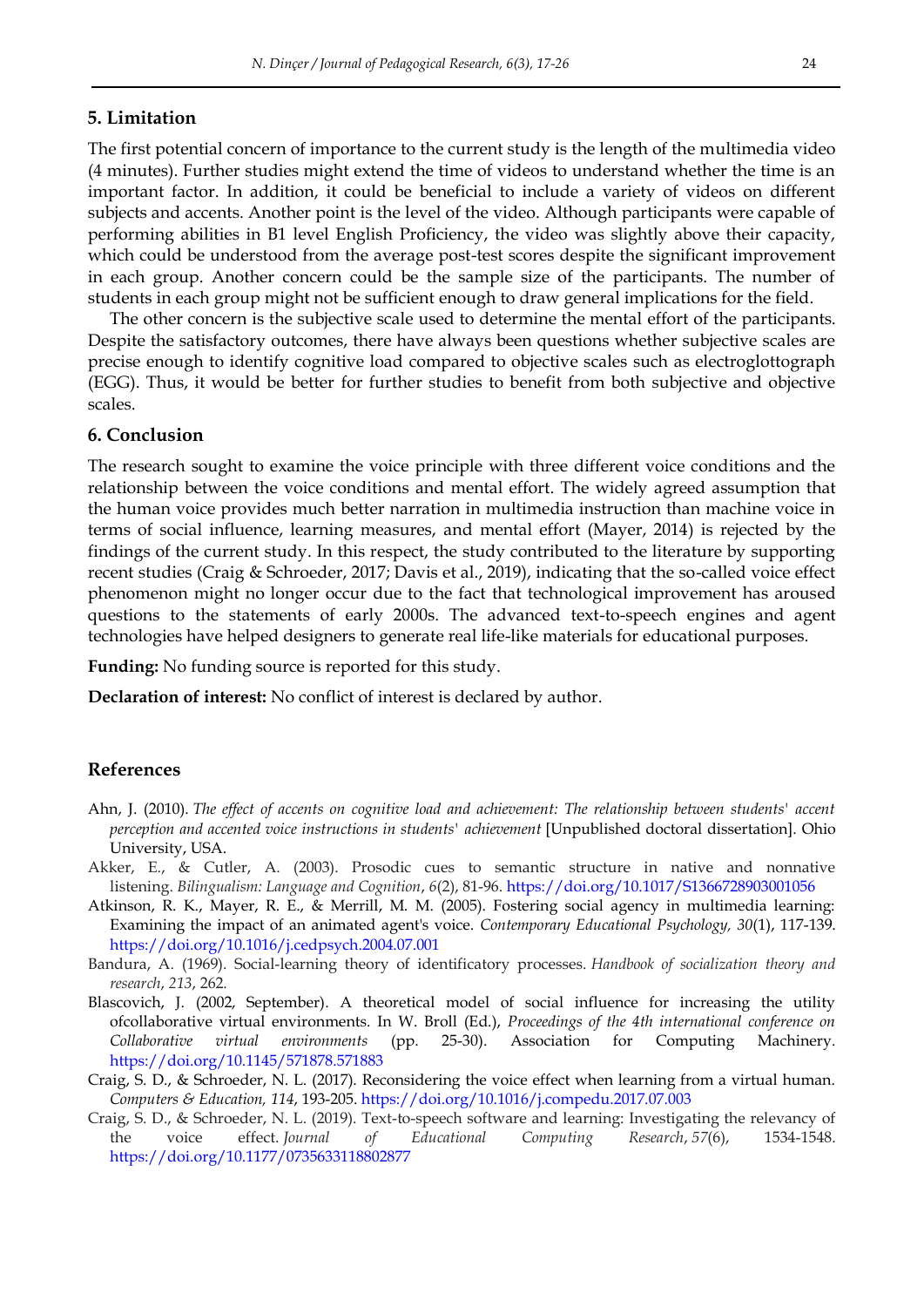- Craig, S. D., Chiou, E. K., & Schroeder, N. L. (2019, November). The impact of virtual human voice on learner trust. In *Proceedings of the human factors and ergonomics society annual meeting* (Vol. 63, No. 1, pp. 2272- 2276). Sage CA: Los Angeles, CA: SAGE Publications. [https://doi.org/10.1177/1071181319631517](https://doi.org/10.1177%2F1071181319631517)
- Cutler, A., Dahan, D., & Van Donselaar, W. (1997). Prosody in the comprehension of spoken language: A literature review. *Language and speech*, *40*(2), 141-201. [https://doi.org/10.1177/002383099704000203](https://doi.org/10.1177%2F002383099704000203)
- Davis, R. O., Vincent, J., & Park, T. (2019). Reconsidering the Voice Principle with Non-native Language Speakers. *Computers & Education, 140*, 103605.<https://doi.org/10.1016/j.compedu.2019.103605>
- Dinçer, S., & Doğanay, A. (2017). The effects of multiple-pedagogical agents on learners' academic success, motivation, and cognitive load. *Computers & Education*, 111, 74-100. <https://doi.org/10.1016/j.compedu.2017.04.005>
- Domagk, S. (2010). Do pedagogical agents facilitate learner motivation and learning outcomes?. *Journal of media Psychology*.<https://doi.org/10.1027/1864-1105/a000011>
- Grice, H.P. (1975). Logic and conversation. In P. Cole & J. Morgan (Eds), *Syntax and semantics* (pp. 41-58). Academic Press.
- Johnson, W. L., & Lester, J. C. (2018). Pedagogical Agents: Back to the Future. *AI Magazine,* 39(2). <https://doi.org/10.1609/aimag.v39i2.2793>
- Kim, Y., & Baylor, A. L. (2016). based design of pedagogical agent roles: A review, progress, and recommendations*. International Journal of Artificial Intelligence in Education, 26*(1), 160-169. <https://doi.org/10.1007/s40593-015-0055-y>
- Lawson, A. P., & Mayer, R. E. (2021). The Power of Voice to Convey Emotion in Multimedia Instructional Messages. *International Journal of Artificial Intelligence in Education*, 1-20. <https://doi.org/10.1007/s40593-021-00282-y>
- Leppink, J., & van den Heuvel, A. (2015). The evolution of cognitive load theory and its application to medical education. *Perspectives on medical education*, *4*(3), 119-127. [https://doi.org/10.1007/s40037-015-](https://doi.org/10.1007/s40037-015-0192-x)  $0192-x$
- Liew, T.W., Tan, S.-M., Tan, T. M. & Kew, S. N. (2020). Does speaker's voice enthusiasm affect social cue, cognitive load and transfer in multimedia learning?. *Information and Learning Sciences*, *121*(3/4), 117- 135. <https://doi.org/10.1108/ILS-11-2019-0124>
- Linek, S. B., Gerjets, P., & Scheiter, K. (2010). The speaker/gender effect: does the speaker's gender matter when presenting auditory text in multimedia messages?. *Instructional Science*, *38*(5), 503-521. <https://doi.org/10.1007/s11251-009-9115-8>
- Mayer, R. (2020). *Multimedia learning*. Cambridge University Press. https://doi:10.1017/9781316941355
- Mayer, R. E. (2014). *The Cambridge handbook of multimedia learning* (2nd ed.). New York: Cambridge University Press.<https://doi.org/10.1017/CBO9781139547369>
- Mayer, R. E., & DaPra, C. S. (2012). An embodiment effect in computer-based learning with animated pedagogical agents. *Journal of Experimental Psychology: Applied, 18*(3), 239. <https://doi.org/10.1037/a0028616>
- Mayer, R. E., Sobko, K., & Mautone, P. D. (2003). Social cues in multimedia learning: Role of speaker's voice. *Journal of educational Psychology, 95*(2), 419.<https://doi.org/10.1037/0022-0663.95.2.419>
- Nass, C. I., & Brave, S. (2005). *Wired for speech: How voice activates and advances the human-computer relationship* (p. 9). Cambridge: MIT press.
- Paas, F. G. (1992). Training strategies for attaining transfer of problem-solving skill in statistics: A cognitiveload approach*. Journal of educational psychology, 84*(4), 429.<https://doi.org/10.1037/0022-0663.84.4.429>
- Paas, F., Renkl, A., & Sweller, J. (2003). Cognitive load theory and instructional design: Recent developments. *Educational psychologist*, *38*(1), 1-4. [https://doi.org/10.1207/S15326985EP3801\\_1](https://doi.org/10.1207/S15326985EP3801_1)
- Rey, G. D., & Steib, N. (2013). The personalization effect in multimedia learning: The influence of dialect. *Computers in Human Behavior*, *29*(5), 2022-2028.<https://doi.org/10.1016/j.chb.2013.04.003>
- Richards, D., & Dignum, V. (2019). Supporting and challenging learners through pedagogical agents: Addressing ethical issues through designing for values. *British Journal of Educational Technology, 50*(6), 2885-2901.<https://doi.org/10.1111/bjet.12863>
- Sweller, J. (2010). Element interactivity and intrinsic, extraneous, and germane cognitive load. *Educational psychology review*, *22*(2), 123-138[. https://doi.org/10.1007/s10648-010-9128-5](https://doi.org/10.1007/s10648-010-9128-5)
- Sweller, J. (2011). Cognitive load theory. *Psychology of Learning and Motivation, 55,* 37-76. <https://doi.org/10.1016/B978-0-12-387691-1.00002-8>
- Sweller, J., Ayres, P., & Kalyuga, S. (2011). Measuring cognitive load. In J. Sweller, P. Ayres, & S. Kalyuga *Cognitive load theory* (pp. 71-85). Springer. [https://doi.org/10.1007/978-1-4419-8126-4\\_6](https://doi.org/10.1007/978-1-4419-8126-4_6)